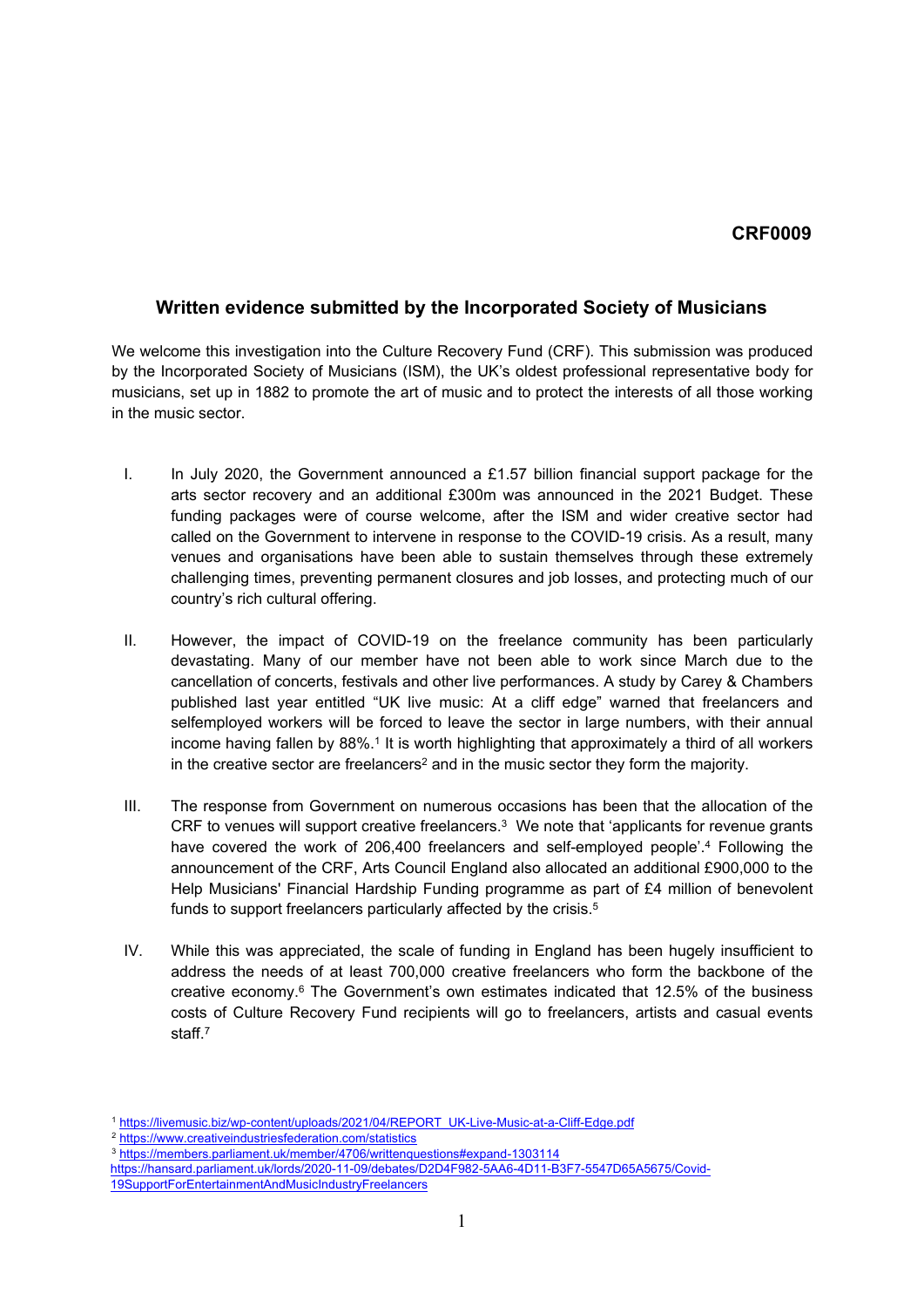<https://questions-statements.parliament.uk/written-statements/detail/2020-10-13/hcws509>

[file/Data\\_report\\_E\\_R\\_F\\_Individuals\\_Organisations\\_outside\\_National\\_Portfolio\\_0.pdf](https://www.artscouncil.org.uk/sites/default/files/download-file/Data_report_E_R_F_Individuals_Organisations_outside_National_Portfolio_0.pdf)

- V. It has been extremely disappointing that targeted support via the CRF has focused predominately on cultural, arts and heritage institutions, with limited support for freelancers in England. In stark comparison, the devolved nations have used their allocation of the CRF to direct funds to individuals. For example, Creative Scotland reported a total of £17 million for creative freelancers<sup>1</sup> and in Wales the figure was close to £16 million in total.<sup>2</sup> The ISM has consistently called on the Government to adopt best practice from the devolved nations and increase the level of financial support for freelancers in England.
- VI. The situation has been especially challenging because many of the venues and organisations that have received financial support through the CRF have remain closed, or at best partially open whilst it was permitted to so in line with COVID-19 restrictions. Most venues operate on tight profit margins due to high operating costs making it financially unviable to reopen within social distancing safety requirements. That has meant that much of the funding received so far has kept them afloat, rather than support live performances to go ahead.
- VII. Due to the reasons above, freelancers, such as musicians and other live performers, have had extremely limited work opportunities and have not been able to access an income through live performance. In effect, funding via the CRF has not trickled down to freelancers as it is supposedly intended to. This is an issue we have highlighted since the CRF was first announced in July 2020. For example, on 05 January 2021 we wrote to Chief Executive Darren Henley asking Arts Council England to work with the Treasury and the Department for Digital, Culture, Media & Sport to drastically increase the level of funding for creative freelancers, making use of unallocated CRF funding.
- VIII. The need for targeted support was reinforced by the shortcomings of the Treasury support schemes. The gaps in the Self-Employment Income Support Scheme (SEISS) are well documented and many of our members have felt abandoned at a time of crisis. For example,  $33\%$  of musicians the ISM surveyed were not able to access to the SEISS. $3$  In response to these financial challenges, the ISM Members Fund made £200,000 of hardship funding available to our members. Grants of £300 have been made available to assist members who continue to experience acute financial hardship as a result of the COVID-19 pandemic.
- IX. Although the CRF was often described by the Government as 'the biggest ever investment in the arts' <sup>4</sup> , the level of funding fell short of many other arts and cultural support packages in the international community. For example, in France, arts festivals, independent production houses and small arts companies were eligible for help from a special €7bn fund for small businesses, allowing them to claim for cancelled shows, film shoots and other

<sup>4</sup> <https://www.nao.org.uk/wp-content/uploads/2021/03/Investigation-into-the-Culture-Recovery-Fund.pdf>

<sup>5</sup> [https://www.artscouncil.org.uk/sites/default/files/download-](https://www.artscouncil.org.uk/sites/default/files/download-file/Data_report_E_R_F_Individuals_Organisations_outside_National_Portfolio_0.pdf)

<sup>6</sup> <https://www.gov.uk/government/statistics/dcms-sector-economic-estimates-employment-oct-2019-sep-2020>

<sup>7</sup> <https://hansard.parliament.uk/lords/2020-12-15/debates/C658099D-171D-4A04-8430-467A8B7632F0/Covid-19ArtsSector>

<sup>1</sup> [https://www.creativescotland.com/funding/funding-programmes/hardship-fund-for-creative-](https://www.creativescotland.com/funding/funding-programmes/hardship-fund-for-creative-freelancers#:~:text=The%20Scottish%20Government%20has%20committed%20%C2%A317m%20through%20Creative,%C2%A39m%20is%20to%20be%20administered%20in%20March%202021)

[freelancers#:~:text=The%20Scottish%20Government%20has%20committed%20%C2%A317m%20through%20Creative,%C2](https://www.creativescotland.com/funding/funding-programmes/hardship-fund-for-creative-freelancers#:~:text=The%20Scottish%20Government%20has%20committed%20%C2%A317m%20through%20Creative,%C2%A39m%20is%20to%20be%20administered%20in%20March%202021) [%A39m%20is%20to%20be%20administered%20in%20March%202021.](https://www.creativescotland.com/funding/funding-programmes/hardship-fund-for-creative-freelancers#:~:text=The%20Scottish%20Government%20has%20committed%20%C2%A317m%20through%20Creative,%C2%A39m%20is%20to%20be%20administered%20in%20March%202021) 

<sup>2</sup> <https://gov.wales/further-89-million-support-creative-sector-freelancers>

<https://gov.wales/wales-launches-fund-support-creative-freelancers-affected-covid-19>

<sup>3</sup> <https://www.ism.org/news/ism-responds-dcms-guidelines-live-performance>

<sup>4</sup> <https://www.gov.uk/government/news/588-more-arts-organisations-saved-by-76-million-in-latest-culture-recovery-fund-grants>